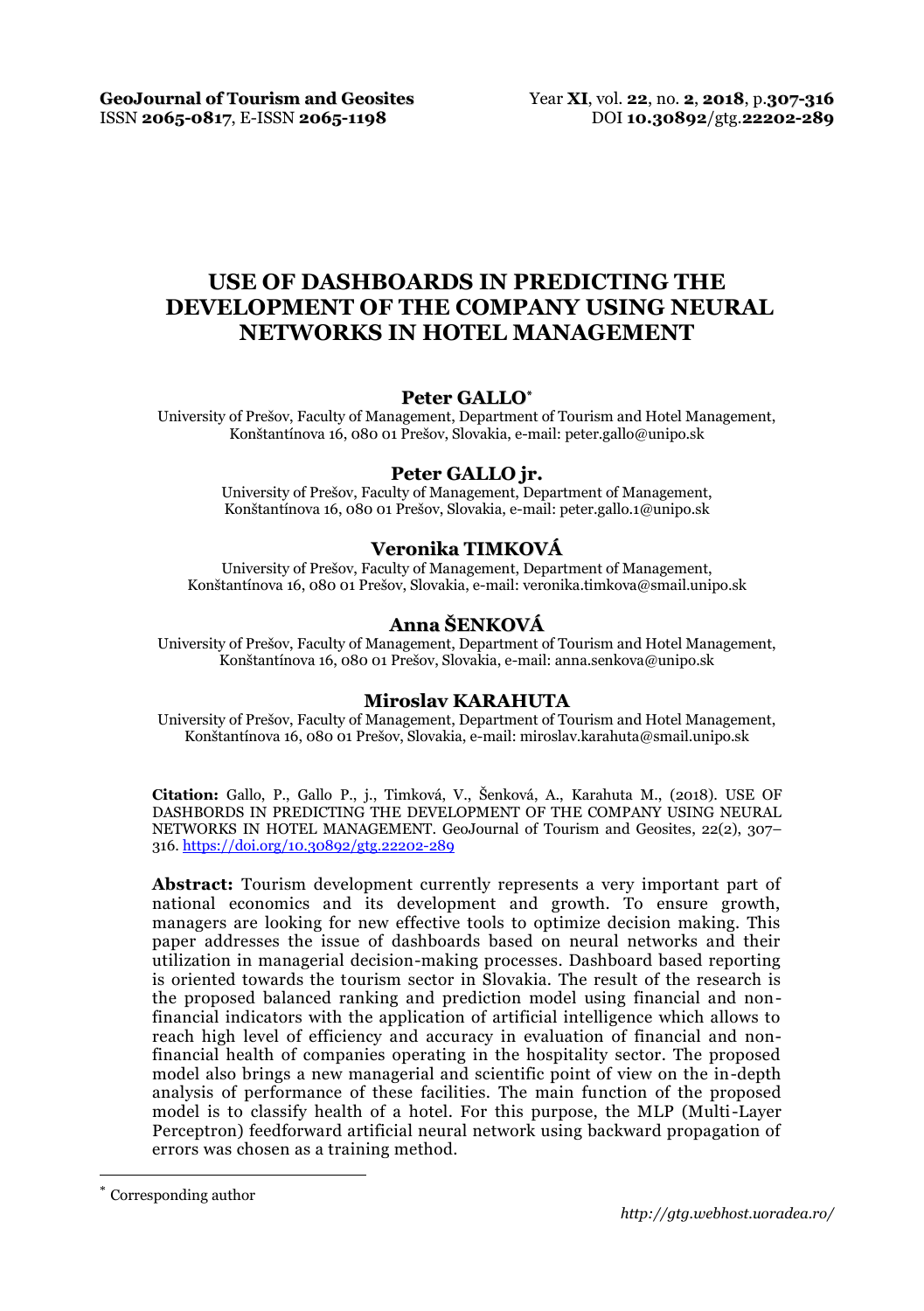**Key words:** Predictions, financial health, neural networks, management, controlling, dashboards

**\* \* \* \* \* \***

## **INTRODUCTION**

Current development in the countries may be considered heterogeneous, even though their economic and social similarities. Each country achieves its economic and social goals with different success rate (Huttmanová, 2017). Tourism development has great importance and plays a critical role in the development of national economies. Tourism, mainly as a vital component of the so called leisure industry, has become a significant phenomenon in the last decades. Its economic, ecological, social, political, cultural and other effects form an indisputable part of the reality transformations today (Tej & Matušíková, 2014). A tourist, as a synonym of social modernity, is more flexible, more experienced in his travel habits and at the same time more challenging when choosing an offered standard. Not infrequently, he participates in creating the bidding standard, by which he consciously or unconsciously promotes his individualism, in the process of increasing globalization (Slivková & Bucher, 2017). Forecasting of tourism demand is essential for forward tourism planning. To develop appropriate public policies and to ensure sound business investment decisions, both government administration and private sector businesses use basic tourist demand forecasting to plan future operations and to assess the need for facilities and infrastructure investment. Therefore, forecasting has become essential for tourism management (Jun et al., 2018). Tourism industry is always considered as an appropriate choice to absorb economic incomes and an important source of employment (Bagherzadeh & Keshavarz, 2016).

The tourist development as well as the economic progress must take into account the characteristics of the natural and anthropic environment and the tourist development has to be done in accordance with these two variables (Gozner, 2015). If the environmental and spatial advantages of a geographical location of a city and tourism potential are considered as opportunities for the development, the bad environmental conditions are on the other hand characterized as the factor that slows the sustainable development down (Aliaskarov et al., 2017). Therefore, the efforts of many countries aim to effectively assist in the development of this industry. From the economic point of view, new techniques and procedures introduced within the field of tourism resulted in positive trends (Ružič & Demonja, 2015). In the last 20 years the development of IT-technology has led to the expansion of wireless networks covering very large territories and playing an important role in the field of tourism as well. In this context, there is an overwhelming amount of radiation from radio waves generated by wireless network devices which create the basis for several types of diseases and behaviours that affect more and more both humans and animals (Hila et al., 2017). The latest trends in this area effectively created real time dashboards. The adequate decision-making is one of the most crucial parts of a management. This statement also applies to the management of hotel facilities (Dostál et al., 2005). It is very important to deeply understand one´s own company, its performance and surrounding (Neumaierová & Neumaier, 2002).

There are numerous methods and tools suitable to fulfill this objective. All these methods provide information for the ideal decision making for the managers and a better control of these organizations (Štefko & Krajňák, 2013). From modern management models that can play an important role in the future, the most promising ones are the management decision-making methods based on a classification and prediction using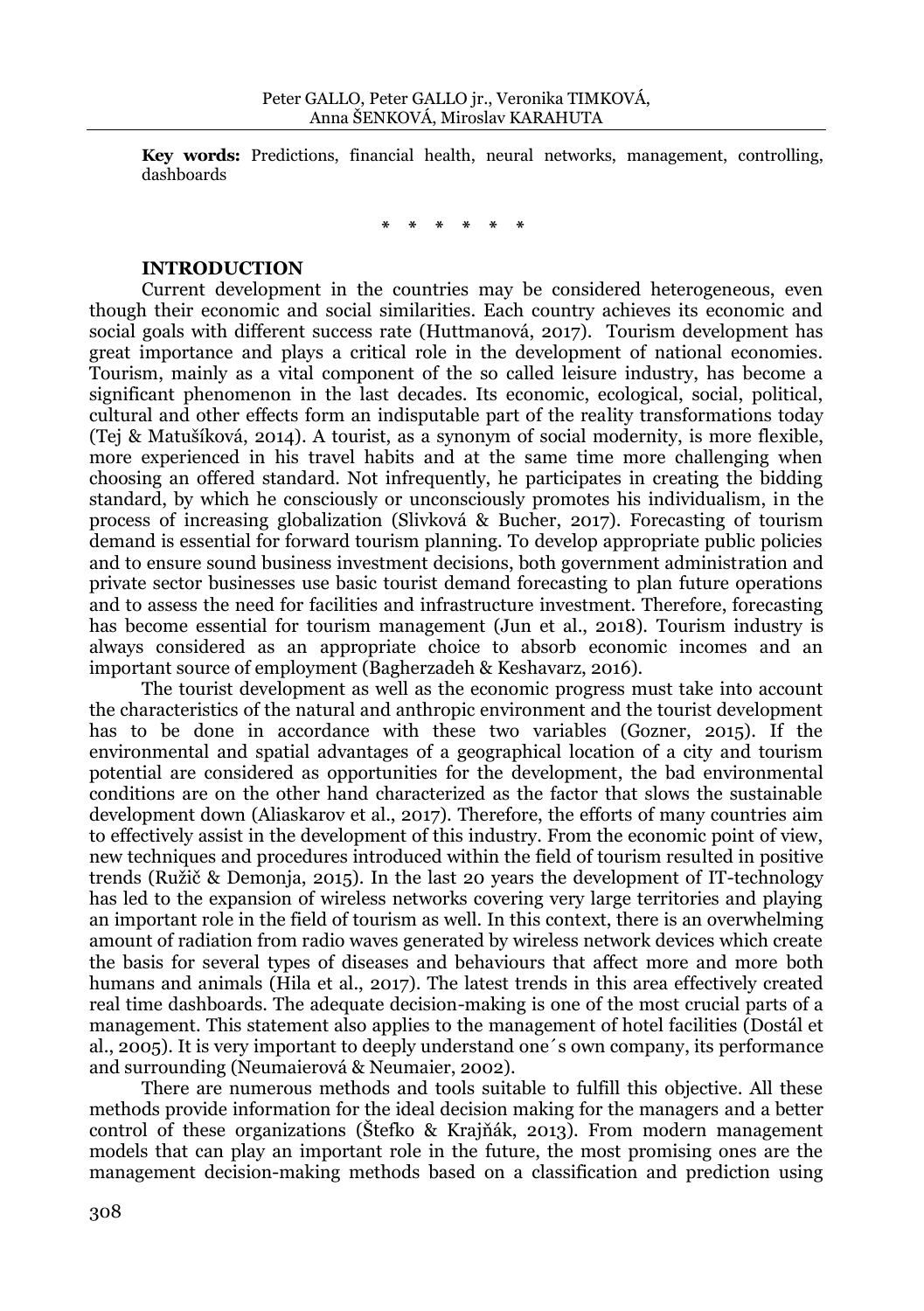artificial neural networks (ANN) supported by high-quality reports in the form of effective real-time dashboards. The relevance of such an evolutional logical line is based on the planning and development of component elements with major emphasis on the factors referring to favorable and restrictive features in the tourist analysis (Ilies, et al., 2014). Dashboards represent modern reporting tools for controlling. The information coverage with specific indicators of the environment ensures that the company benefits from an effective and flexible information system which, at the same time, is a benchmark for comparison of the performance between the competing companies (Ivan et al., 2017). Organizations which adopt more than one management standard need to ask themselves how these different standards can be integrated with each other.

Integrated management systems (IMS) can be seen as one united management system which deals with various different requirements of other management systems (Kopia et al., 2016). When properly designed, their ability to show and describe complex data, context and knowledge in real time is invaluable and becomes an integral part of modern and effective management. Artificial neural networks are one of the modern trends in assessment of the financial and non-financial health of businesses. Because of their hidden internal structure, they are often described as a 'black box'. However, they are particularly suitable when part of the decision-making processes depends on coincidence and/or deterministic dependency. They are therefore suitable for the modeling and exploration of complex, single, often irreversible strategic management decisions. The results of data processing can be presented in the form of a dashboard.

## **Artificial neural networks and managerial decision-making**

Human communication is a baffling, elegant, challenging, and above all complicated process. In the corporate world, communication is a dynamic process that underlines all kinds of information exchange. It is not about a mere passing of ideas, but the question is 'can communication be better?' Main purpose of this article is to present managerial decision-making model on an artificial neural network (Arputhamalar, Kannan, 2016). Managerial decision-making models based on ANN behave as a "black box". They usually operate in two phases:

1. First phase is typically focused on learning. Artificial neural network processes data and based on topology, algorithms and functions gains the context. There are many variations of learning methodology for different applications.

2. During the second phase, artificial neural network is perceived as an expert that produces output based on the knowledge and the learning in the first phase. At this stage, importance of presentation form and its quality is increasing. Managers need a highly precise information which is presented in a way it does not require them to spend more time than necessary to decipher it. Therefore, a dashboard is a great option.

Model design based on the artificial neural network requires multiple steps and decisions to be made by the innovation of tourist public service mechanism of wisdom tourism based on the neural network. The construction of intelligent scenic areas should not only pay attention to the input of the basic hardware facilities, but also from the tourist's point of view, understand the needs of tourists and the purposes of tourism, and therefore, constantly innovate in soft services (Wang, 2017). Hence, input and output neurons and their number are the most important elements. Based on a chosen topology, there are different types of hidden layers of neurons, their number and interconnections. Using appropriate configuration of ANN, activation functions and learning algorithm, we can create a network capable of analyzing and classifying health of companies in the accommodation sector in tourism. SEM analysis showed that the use of IT, financial performance, benchmarking, service standardization, top management support, customer satisfaction, service quality,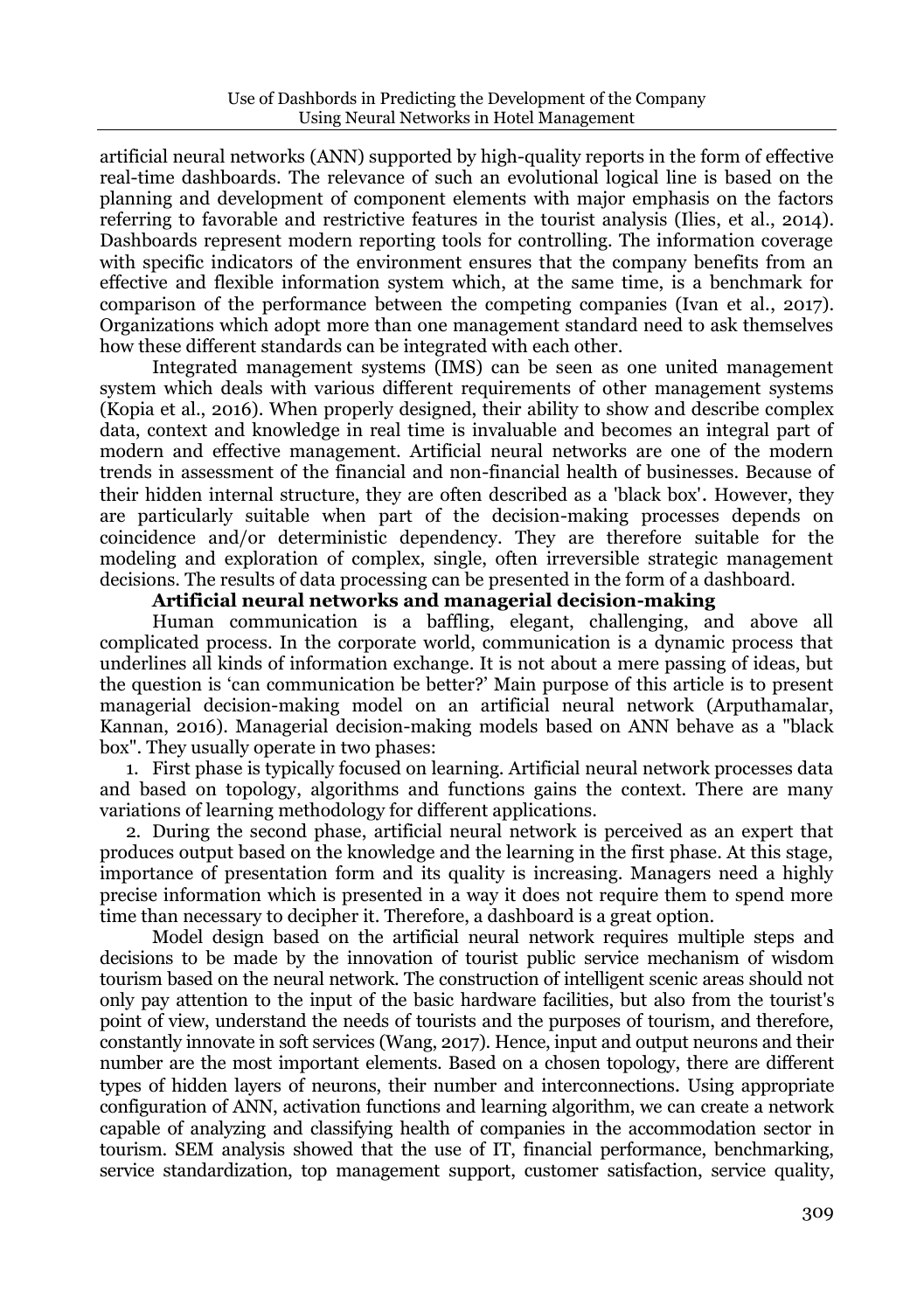hotel interior and exterior design/look, location, employee training and empowerment were significant factors influencing the success and development of a hotel (Yadagaridehkordi et al., 2018). However, technology is not the only factor. An in-depth analysis of accommodation sector was a very important part of this research. Without a deep understanding of the sector, there is a high probability of incorrect results because of important attribute of ANN - GIGO (Garbage In Garbage Out). Learning system gains information only from the data that is provided. The lower the quality of the data input, the more incorrect the results will be. However, creating a high-quality model with deep knowledge of context is not sufficient enough for the managers. In real business situations, the busy managers need tools which show them information they need in a format they need it and in the moment, they need it, excluding everything that is not a top priority or can distract them. The solution proposed in this paper aimed to fulfill all three requirements. The first one with a high-quality ANN, the second one with a deep research of accommodation sector and the last one with a real-time, visually attractive and effective dashboard.

## **THE RESEARCH SAMPLE**

For this research, a basic set of businesses operating in hotel services in Slovakia was created. Businesses were selected based on SK NACE (Classification of economic activities SK-NACE according to the Statistical Office of the Slovak Republic), specifically Section I - Accommodation and food services, Division 55 - Accommodation and Group 551 - Hotels and similar accommodation. Selected time of the research spread across the years 2009 and 2015. According to the portal "Index podnikateľa", there were 1,652 businesses under the category SK-NACE 55.1. Subjects in this group consisted of business entities that are registered in the Commercial Register of the Slovak Republic and have submitted financial statements to the commercial register. This research group was separated into two categories. The first one, labeled as **ZS1**, contained only healthy companies. The second group, labeled as **ZS2**, contained companies in liquidation or undergoing a curative process. ZS1 group consisted of 1.514 companies, ZS2 group consisted of 138 companies. Using simple random sampling, the final research samples were created (S1 from ZS1 and S2 from ZS2). To optimize and maintain objectivity of the results, companies that own more than one property were eliminated due to the unavailability of their financial statements for each individual accommodation property (Dataspot SRO, 2017). Due to the necessity to verify the functionality of the model, in addition to mechanisms that are part of the ANN, six companies were selected: two healthy companies from the group S1, 2 companies in bankruptcy/liquidation from the group S2 and two artificially created companies – one healthy and the second one problematic. Both artificially designed companies had been created to be as real as possible to represent their category. These companies were not included in the data files intended for training, validation and testing ANN. It was applied only for final verification and comparison. An overview of all companies and their designations are shown in Table 1.

| ID              | Category       | Class | State                |
|-----------------|----------------|-------|----------------------|
| SZ <sub>1</sub> | hotel          | ****  | healthy              |
| SZ <sub>2</sub> | hotel          | ***   | healthy              |
| SK <sub>1</sub> | guest-house    | $***$ | bankruptcy           |
| SK <sub>2</sub> | congress hotel | ***   | bankruptcy           |
| <b>SSZ</b>      | hotel          | ***   | simulated healthy    |
| <b>SSK</b>      | hotel          | ***   | simulated bankruptcy |

**Table 1**. Profiles of test companies (Data source: Dataspot s.r.o., 2017)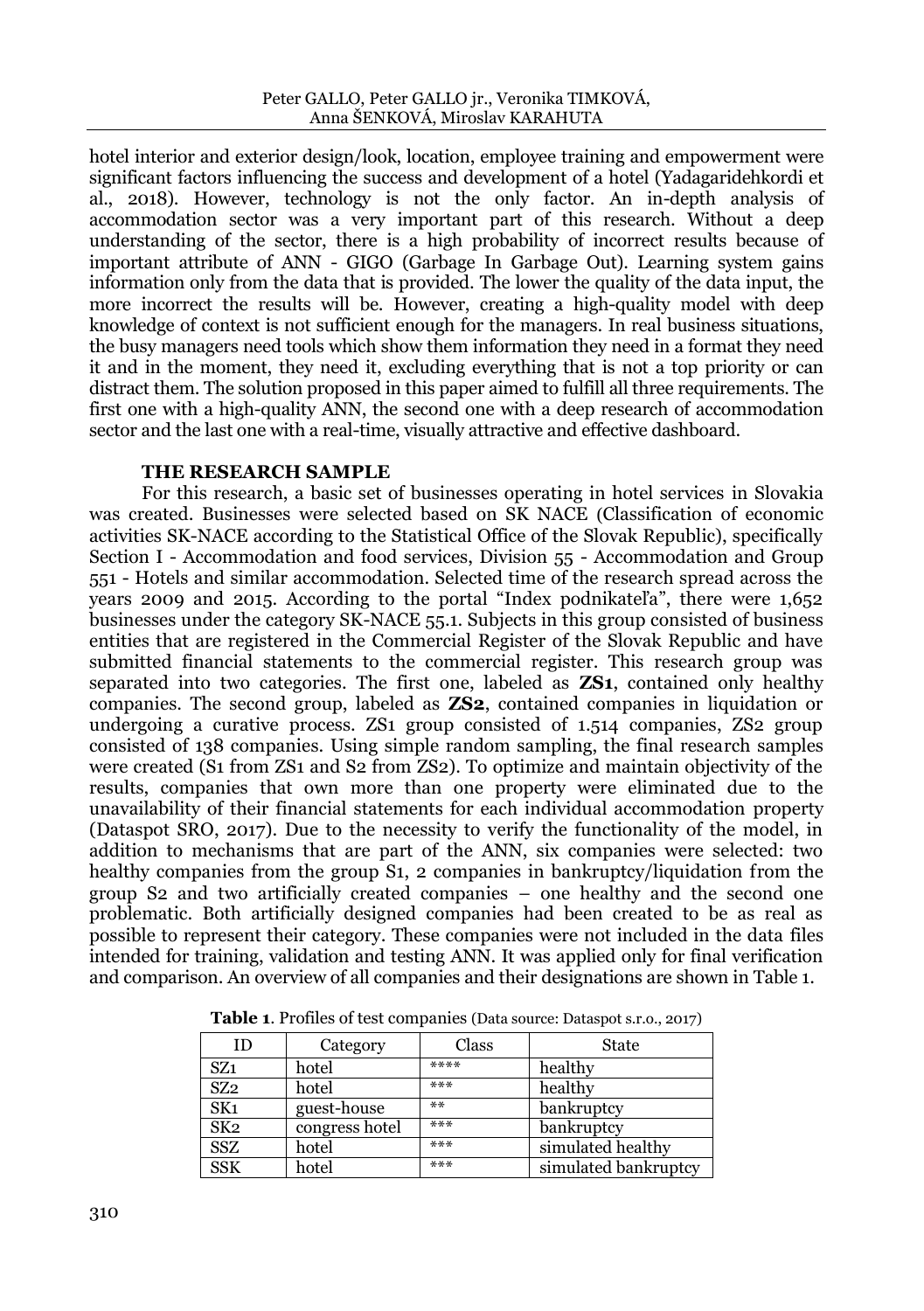## **Design of model, data sources and input variables**

Hotel and tourism business can be characterized as a business in an unstable environment with a certain degree of risk and uncertainty. Changes in the market are usually very fast and rather frequent. The common problem is also the rationality of customer behaviour and changing trends. Therefore, the replacement of staff in this process is difficult, despite intensive development of advanced technologies and management practices. The proposed model is designed to be a helpful tool for managers, not their replacement. It helps managers focus on the core of the business. During the analytical phase of the research, we have conducted many experiments with popular conventional models like Tafler model, Altman Z Score, Springate model and many more. Almost none of the commonly used models is applicable for tourism and specifically for hotel management. Principal problems of conventional models were identified, such as their static nature and reliance on the principles of market behaviour which relies on a certain rational behaviour of the consumer. Moreover, many models focus only on the financial side of the business, which is ideal for manufacturing companies, but not so much for customer and service based businesses. Therefore, the presented model had to overcome these disadvantages and at the same time, become a convenient and effective tool for the managers. To mend these traditional issues and to make a practical and precise model, we had focused on both financial and non-financial data and selected the most important factors for hotel analysis and benchmarking.

The data was gathered from multiple sources that can be separated into two main groups: 1. **Financial data:** Register of Financial Statements, Commercial Bulletin, Trade Register, Statistical Office of the Slovak Republic, Financial Administration Slovak Republic, Public Procurement Office, Social Insurance Agency in Slovakia, Insurance Companies Všeobecná zdravotná poisťovna, Dôvera and Union.

2. **Non-financial data:** Association of Hotels and Restaurants of the Slovak Republic, Association of Tourism of the SR, Hotrec, Booking.com, TripAdvisor, STB, UNWTO, WTTC, Eurostat, European Travel Commision, Eurobarometer and the hotel websites.

After the analysis of all types of collected information, the input variables were selected. They were divided into three groups:

- **Financial** standard and reliable indicators of a financial analysis and prediction models.
- **Non-financial** important information specifying a property.
- **Organizational**  information specifying a company.

Input variables, their category, type and defined ID for clarity of research are presented in Table 2.

# **Model mechanics**

Model mechanics defines processes that convert inputs into outputs, thus fulfilling the main function of the proposed model – to classify the health of the hotel and provide meaningful and practical information to the manager. They represent a substantial part of the model. Model mechanics can be described through these basic steps: input of variables, processing of variables, application of artificial neural networks and display of the output data in the form of a dashboard. The main function of the proposed model is to classify health of a hotel. For this purpose, we have chosen a training method MLP (Multi-Layer Perceptron) feedforward artificial neural network which uses backward propagation of errors. ANN model contains 21 input neurons. Each input neuron represents one variable. The model includes 1 hidden layer and the output layer contains one neuron. During the experimental phase, we have analyzed multiple types and configurations of artificial neural networks. The final testing configurations consisted of 9-18 hidden neurons, 10%-20% of data separated for testing and 3 different training algorithms (Levenberg-Marquardt, Bayesian Regularization a Scaled conjugate gradient).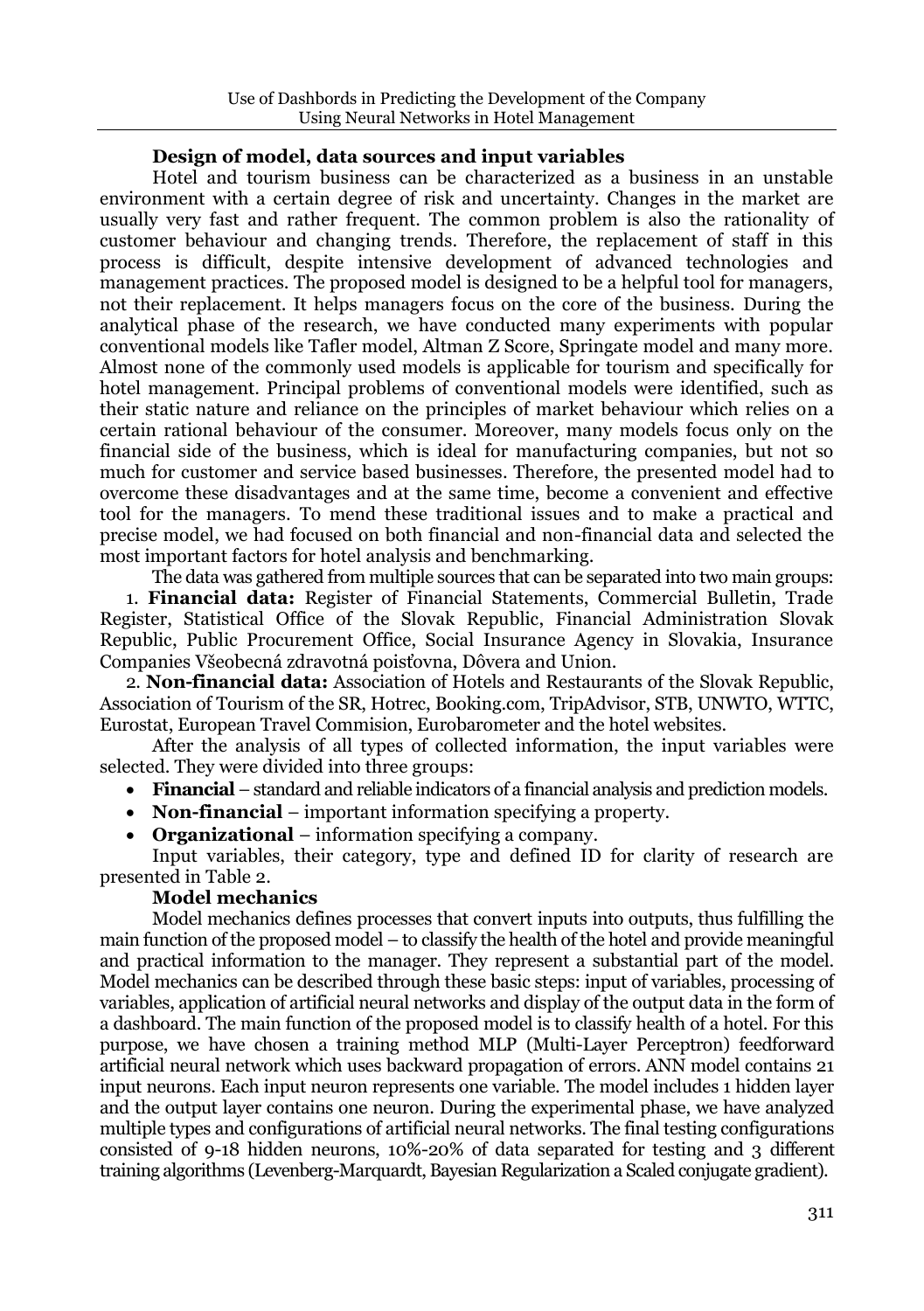| Peter GALLO, Peter GALLO jr., Veronika TIMKOVÁ, |
|-------------------------------------------------|
| Anna ŠENKOVÁ, Miroslav KARAHUTA                 |

| <b>Table 2.</b> The input variables (Data source: proccesing by Karahuta, 2016) |                 |                             |             |  |
|---------------------------------------------------------------------------------|-----------------|-----------------------------|-------------|--|
| Category                                                                        | ID              | <b>Name</b>                 | <b>Type</b> |  |
|                                                                                 | VF1             | Receivables turnover period | R           |  |
|                                                                                 | VF2             | Commitments turnover period | R           |  |
|                                                                                 | VF3             | Inventory turnover period   | R           |  |
|                                                                                 | VF4             | Overcapitalisation degree   | R           |  |
|                                                                                 | VF5.            | Total debt                  | R           |  |
| Financial                                                                       | VF6             | Short-term debt             | R           |  |
|                                                                                 | VF7             | Return on equity            | R           |  |
|                                                                                 | VF8             | Return on sales             | R           |  |
|                                                                                 | VF9             | Total liquidity             | R           |  |
|                                                                                 | VF10            | Current liquidity           | R           |  |
|                                                                                 | <b>VF11</b>     | Year                        | I           |  |
|                                                                                 | PO <sub>1</sub> | Year of foundation          | I           |  |
| Organizational                                                                  | PO <sub>2</sub> | Size of organization        | C           |  |
|                                                                                 | VN1             | Class                       | C           |  |
|                                                                                 | VN2             | Category                    | С           |  |
|                                                                                 | VN3             | Number of rooms             |             |  |
| Non-financial                                                                   | VN4             | Price                       | R           |  |
|                                                                                 | VN <sub>5</sub> | Location type               | С           |  |
|                                                                                 | VN6             | Seasonality                 | B           |  |
|                                                                                 | VN7             | Booking.com – score         | R           |  |
|                                                                                 | VN8             | Tripadvisor - score         | R           |  |

**Table 2**. The input variables (Data source: proccesing by Karahuta, 2016)

Variable types: I – Integer, R – Real, B – Boolean, C – Categorical

Final configuration consisted of 12 hidden neurons, 70% of data for training, 15% for validation and 15% for testing. The training algorithm was Levenberg-Marquardt.



**Figure 1**. Business health assessment model based on neural networks

# **The model output**

The output of the proposed ANN is a real number in the range of <0;1> for each company per year. This one number provides immediate information about the state of the business health. Number 1 represents a healthy enterprise, whereas number 0 represents a troubled company. The turning point is in the middle with a value of 0.5. The main output of the model is the dashboard which processes and shows multiple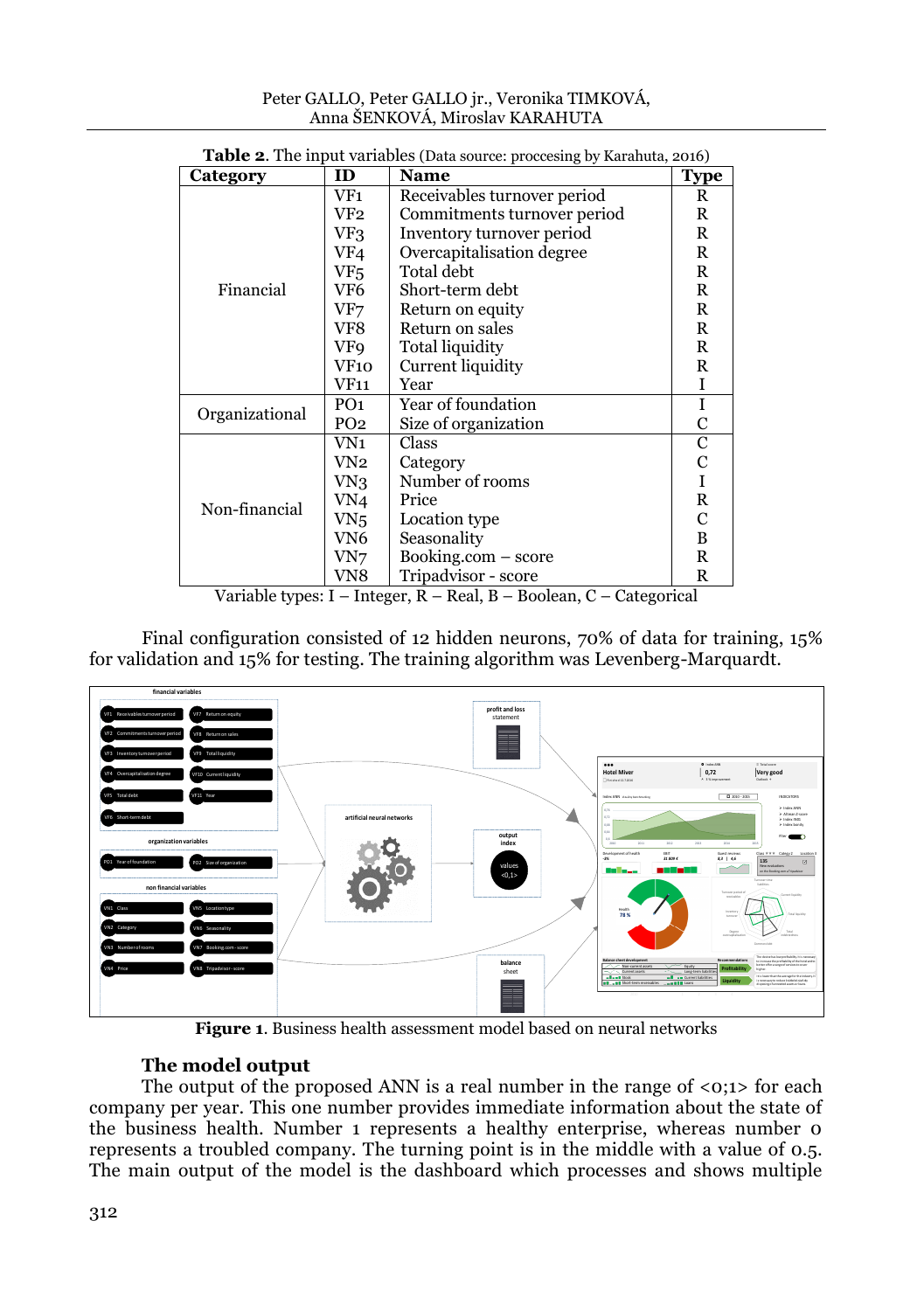financial and non-financial data in textual and multiple visual formats. The most important part is the result of ANN, its interpretation and multiple recommendations for the manager. The diagram of the model is shown in Figure 1.

# **THE DASHBOARD FOR MANAGERS**

In conclusion, we would like to point out the indicators that are relevant and applicable in models for the classification and prediction of the state of an organization. There are many indicators that may be applicable in models evaluating the state of a property. Controlling in tourism offers a whole group of quality indicators, but for their assessment the non-public information is often needed. One of the requirements for this model was the use of publicly available data. We consider customer satisfaction one of the key factors. Sensitive work with the customer is crucial. Modern web portals and especially mobile applications allow everyone to immediately evaluate and share their feelings and opinions. After the customer´s submition of the evaluation, the manager loses virtually any possibility to change or to modify such feedback. This creates a significant pressure on the quality of provided services. We use three different Artificial Neural Networks techniques to predict tourist demand: multi-layer perceptron, radial basis function and the Elman neural networks. The structure of the networks is based on a multiple-input multiple-output (MIMO) approach (Claveria et al., 2017).

Despite highlighting the importance of the analysis of non-financial factors, we do not expect their direct impact on the financial health of the company. Their importance and significance is increasing in combination with financial indicators and other nonfinancial indicators. Each category and class of accommodation property generally has an existing target group of customers. Problems with inappropriate choice of category, class or other nonfinancial variable arise from their improper combinations (for example, a  $5^*$ hotel in an unattractive and economically less developed area). The research has shown that the model built upon the artificial neural network using a complex business analysis in context of the internal and external factors is more accurate than conventional models. To confirm this hypothesis, we have chosen randomly selected companies that were previously labeled as healthy or unhealthy. These data were not included in the data set intended for the Artificial Neural Network training. Then, we have calculated the classification of companies using conventional methods as well as the proposed model. Results were statistically compared with the actual state. For this purpose, the Pearson  $\chi^2$ test was used. Summary of the results can be seen in Table 3. Assumptions and hypothesis were confirmed. All conventional models were significantly different from the real situation. In the case of the proposed model, the statistical discrepancy was not confirmed. This does not prove that conventional models are incorrect or unusable. However, they are supposed to be used in sectors they were created for (mostly manufacturing companies). Despite this, many authors used them as universal models.

| <b>ANN</b>       | Pearson $\chi^2$ : .382114, df=1, p=.536474 |
|------------------|---------------------------------------------|
| Altman           | Pearson $\chi^2$ : 18.4314, df=1, p=.000018 |
| Springate        | Pearson $\chi^2$ : 46.3404, df=1, p=.000000 |
| Taffler          | Pearson $\chi^2$ : 4.91860, df=1, p=.026569 |
| IN <sub>01</sub> | Pearson $\chi^2$ : 29.4185, df=1, p=.000000 |

**Table 3**. χ <sup>2</sup> test results (Data source: Karahuta, 2016, p. 135)

The main and most important feature of the model is the managerial dashboard of the accommodation property. The result of the model is meaningful only if it is precise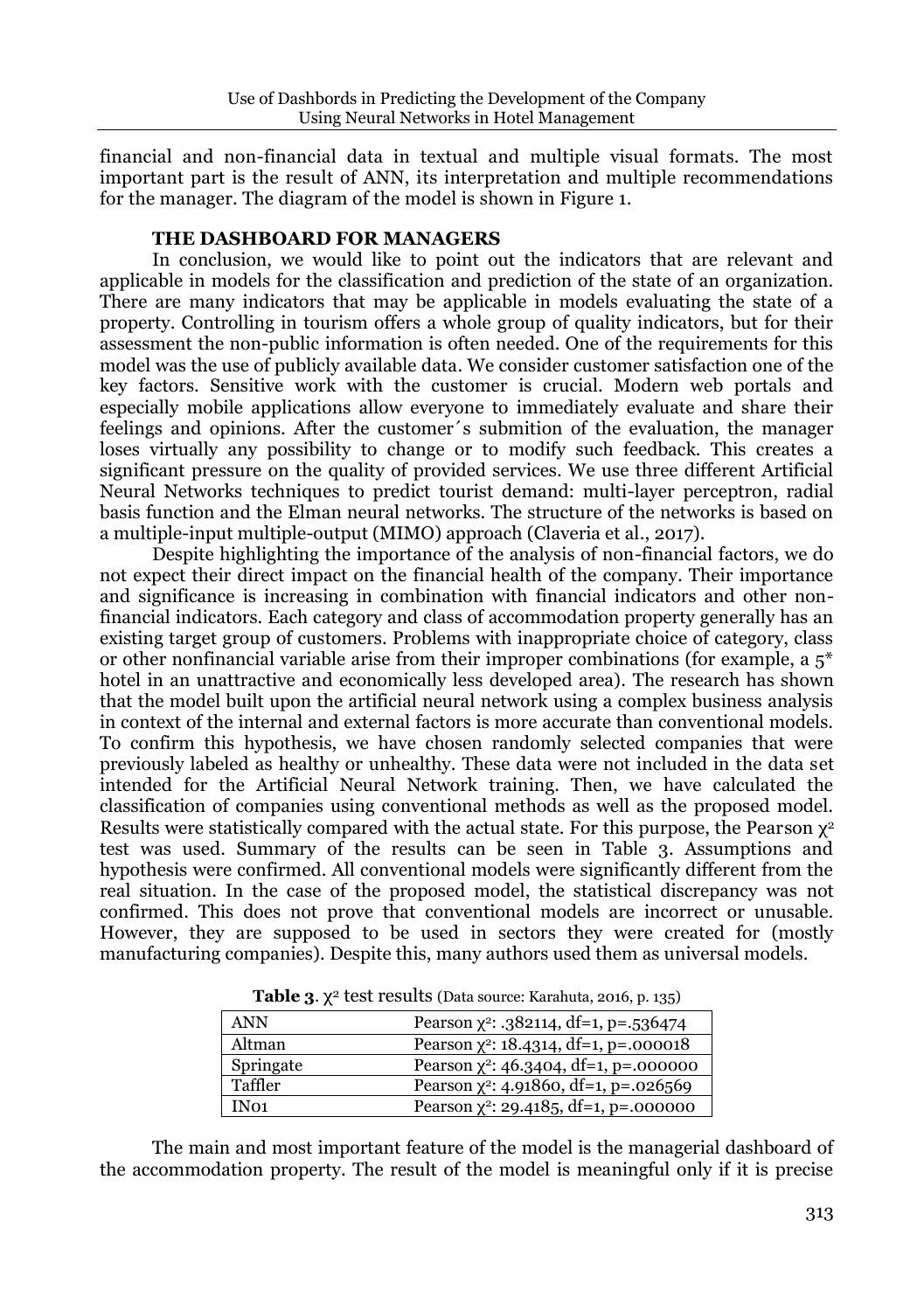and easily understandable. The model output index is an easily understandable exact number in the range from 0 to 1 (the value which defines the level of a company's health). Despite the presumable simplicity, it reaches its full potential for application in management processes with visual display, benchmarking and in context with other relevant information. A designed dashboard enables managers to interactively overview the state of the companies they direct. A screenshot of application is shown in Figure 2. The dashboard is fully adjustable and it enables the managers to customize it to best suit their working process. It includes several basic components:

• **Index ANN.** It is a numerical result of the proposed model and its verbal interpretation (for example, 0.72 - very good). At the same time, the manager immediately sees the percentage change from the earlier period. Based on the analysis of previous years, the application predicts the future development (positive, negative or no significant change).



**Figure 2**. Dashboard (Source: own proccesing by Karahuta, 2016)

 **Visual benchmarking**. The client has the opportunity to compare the development of their own business compared to the industry in which it operates. It can follow various indices, models and indicators. It is also possible to set different filters, dates and scales.

 **Financial indicators and their comparison**. The report effectively utilizes the input data and displays them clearly using various forms of graphs and visuals. One of the options is a radar chart that very effectively visually portrays the position of the company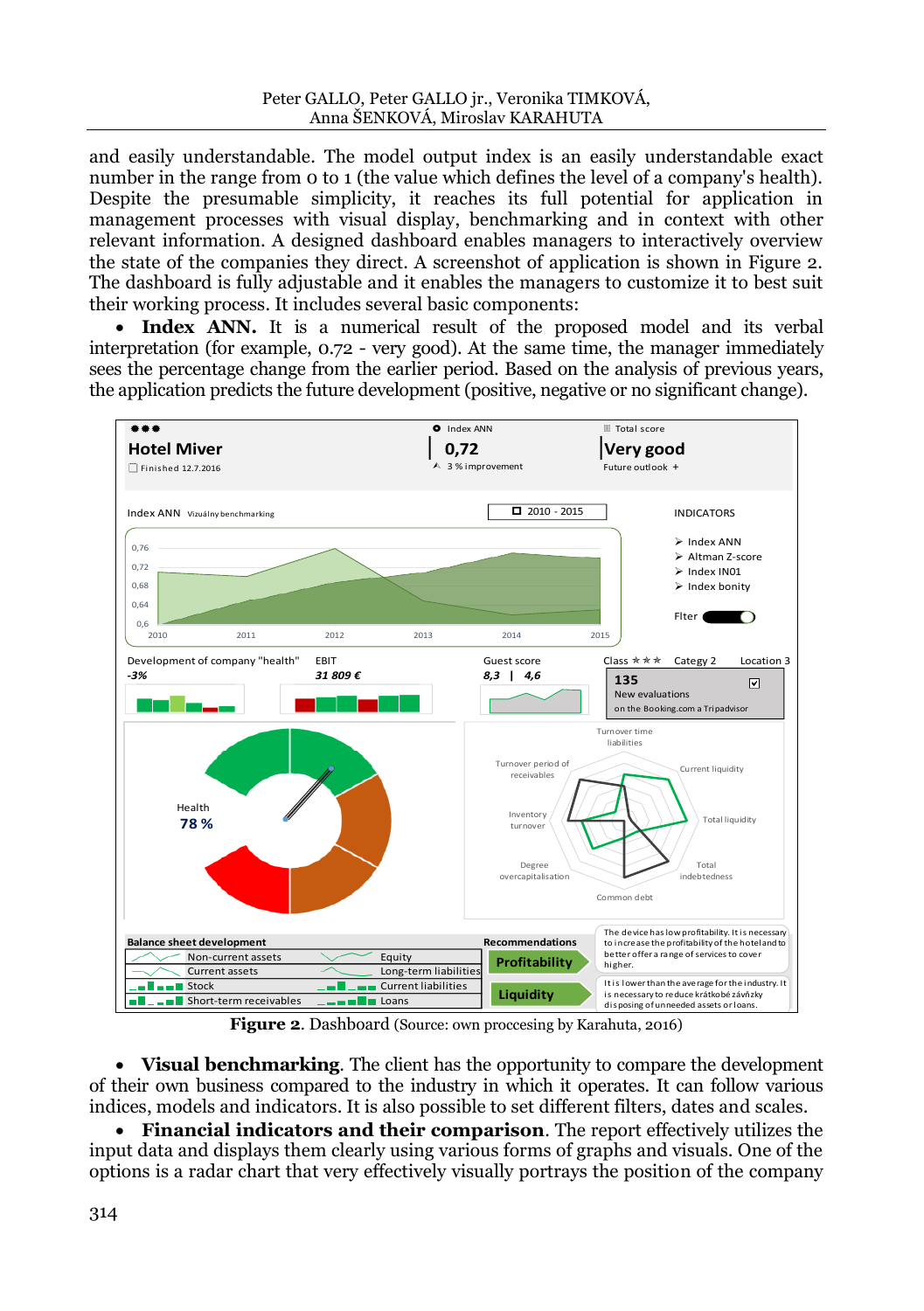in the sector of selected indicators. The bar and line graphs show the evolution of key indicators over the past period.

 **The overall condition**. The general condition, or health of the company, represents the combination of our model and benchmarking with companies with similar characteristics. A key element is the index ANN converted into a percentage and adjusted by the absolute state of the sector. Colours provide immediate information on the status of the company.

 **Recommendations**. They form an important part of the dashboard. They are partly automated and warn against the limits of indicators. Recommendations also create a space for cooperation of the commercial and academic world. Index ANN and recommendations generate the majority of added value of the report.

# **CONCLUSION**

Hotel management is a significantly practical area and its scientific development is deeply connected with practice. A solution presented in this work provides a powerful link between the two dimensions. Scientists and academics can apply their broad knowledge in real-life situations and analyze real data and ultimately help managers with the development of their business. At the same time, managers can confront scientific theories with practice and deliver results and data. This principle is also applied in our proposed model as shown on Figure 3.



**Figure 3.** Interconnection of science and practice (Source: own proccesing by Karahuta, 2016)

The ability of ANN to learn, as part of the core model, is very important. Within the principle of GIGO (garbage in, garbage out), it is important to ensure that the input data are correct and reliable. The more accurate and detailed the data provided by businesses, the better the advice and analysis provided by science and the better the reports model that is generated. Thus, new connections can subsequently be discovered to improve the business. There is, therefore, the chance for symbiotic cooperation of practice and science.

While maintaining the principles and methodology applied in the design of the model, the model can be extended with new input data, thus exponentially expanding the number of combinations of elements and potential new context. At the same time, the model methodology enables its transformation for other sectors, too. The model offers benefits at many levels and dimensions. It is easily applicable in practice due to the fact that the proposed model is based on real data and analysis of the real environment. A database of accommodation facilities, proposed methodology and variable analysis create a solid foundation for further scientific knowledge and research in the future (Karahuta, 2016).